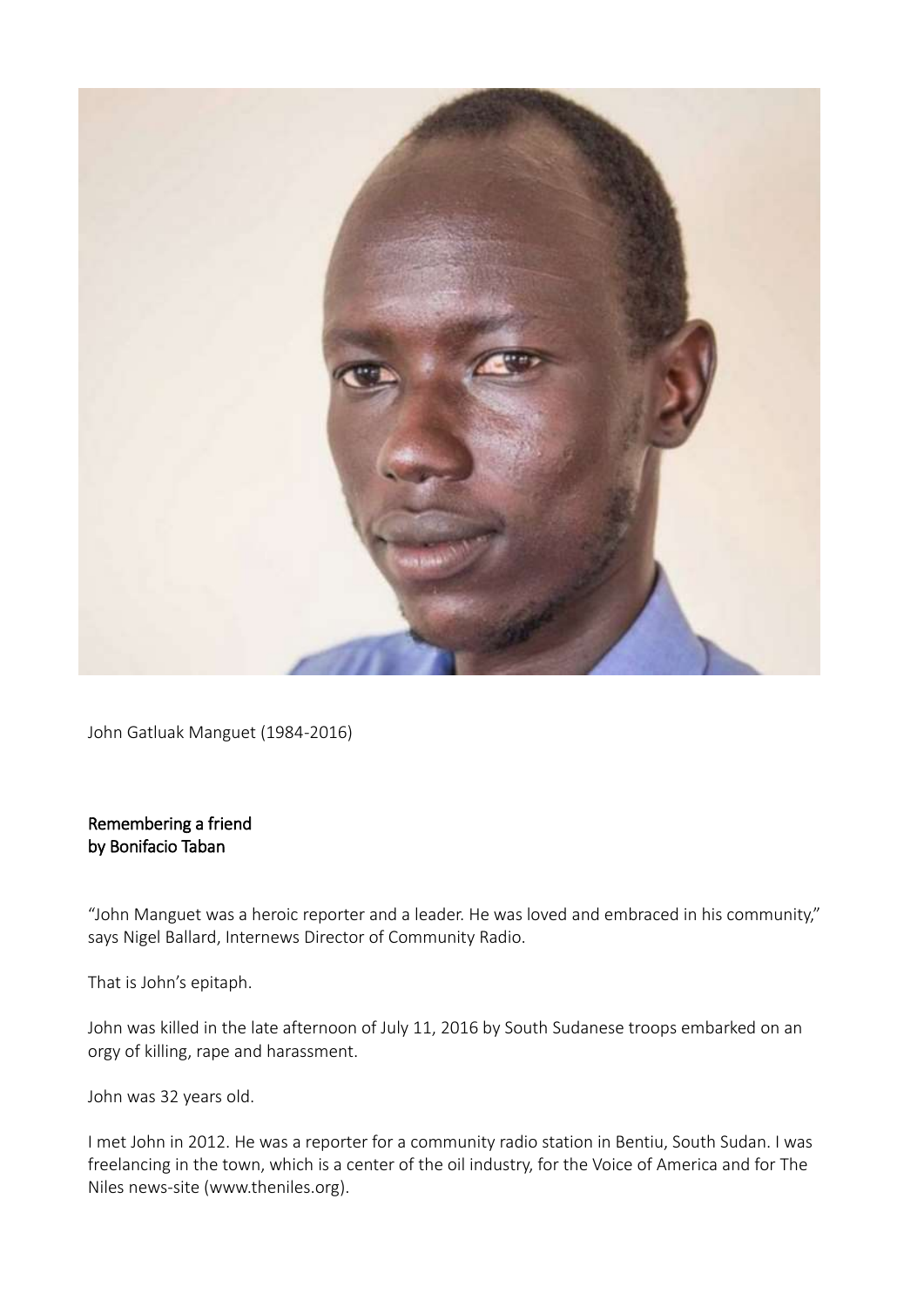Our beats brought us together. Often the only way to get our stories was to walk there  $-$  up to 12 kilometers. We had thus plenty of time to get to know each other.

During our hikes, John told me how much he loved working as a journalist, because he saw that as his way of bringing about a better life for his community and for South Sudanese society in general. He saw himself as a watchdog, one whose job it was to keep his town informed – via his radio broadcasts - about what its politicians were up to.

But watchdogs weren't (and aren't) popular – to put it mildly - with South Sudanese authorities. In mid-2016, they launched another crackdown on the media.

John was well aware of the risks of our profession. As he once put it to me: "Being a journalist in South Sudan is risking one's life."

In June 2016, John and I went to Kampala, Uganda to sit our final exams in journalism. We returned to Juba on July 2.

Five days later, fighting broke out between the armed forced contesting for power in South Sudan. On July 8, the civil war spread, reaching even the premises of Juba's presidential palace.

John was riding a bus when the fighting caught up to him. He was stopped and detained by a militia, who kept him in detention on the following morning. He was rescued by colleagues, who subsequently took him to the Terrain Hotel, which they assumed was a safer location.

It wasn't for John. Nor was it for foreign aid workers, who were forced to watch South Sudanese troops kill him. Then it was the workers' turn to be raped and beaten.

Three days later, a friend of ours rang me with the news. I was speechless. The only sound from my end came from the drops of my tears that fell on my knees.

The soldiers accused of killing John, of raping the foreign aid workers and of assaulting others during their attack in the Terrain Hotel were finally put on trial.

The trial came and went. No verdict was ever been handed down. It is still supposedly waiting for a decision on it to be reached by the office of Salva Kiir, who is the president of South Sudan.

I mourn my friend John. I mourn my colleague John and his vision of South Sudan, a vision that he strove to realize through his journalism and through his exemplary work in his community.

I mourn that John's wife, Rebecca Chuol Ngundeng Terry, and their four children (including the baby born on the day after his death) will have to spend their lives without a loving husband and father.